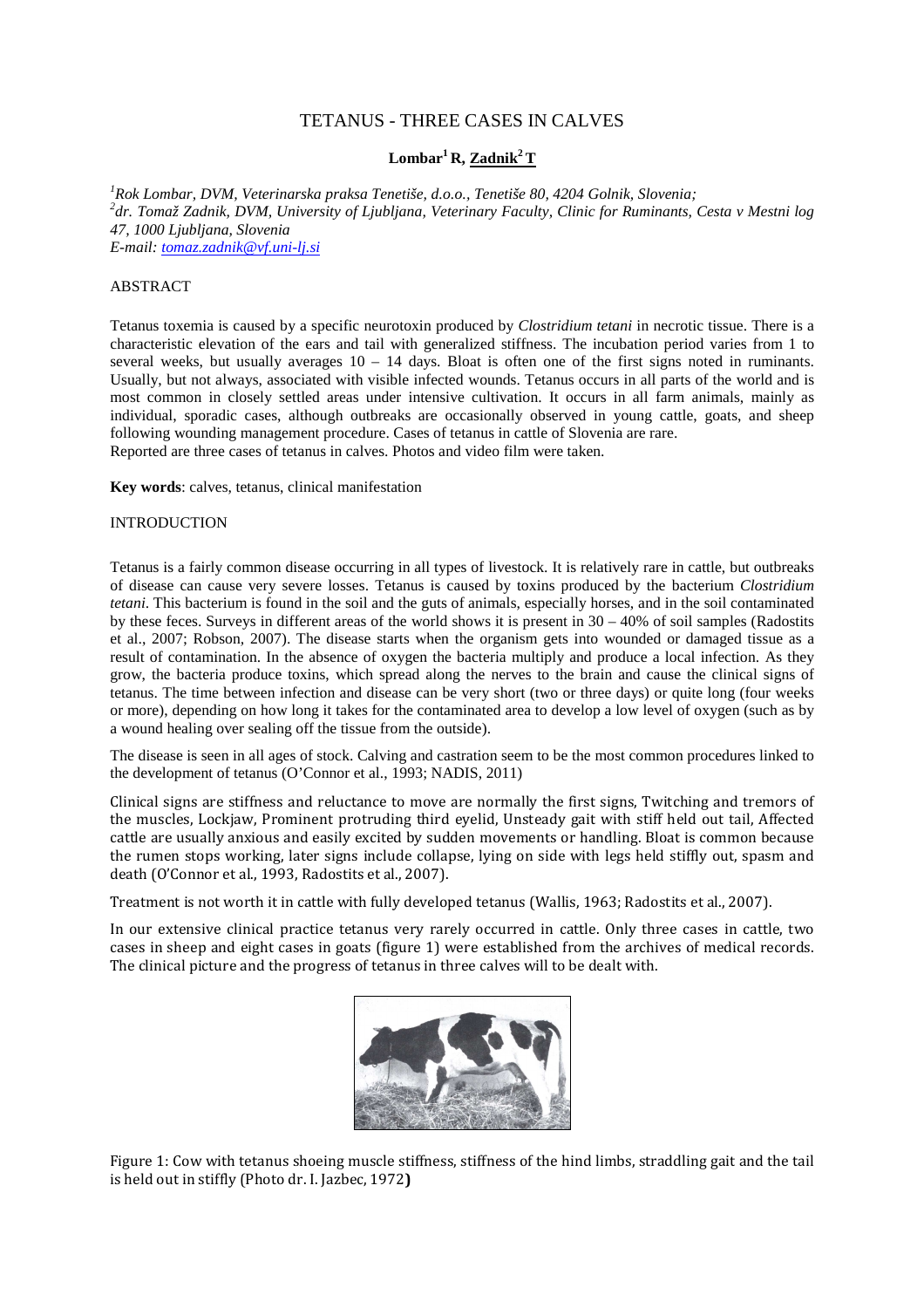

Figure 2: Goat kid with tetanus following cautery dehorning shows erect carriage of the ears, muscle stiffness, tail is held out and gait stiffness (Photo Dr. Zadnik T., 2001)

### MATERIAL AND METHODS

During 2010 to 2012 three cases of tetanus in calves were found in our clinical practice around Kranj on three farms of dairy cows. In spite treatment all three calves died. Photos and video film were taken.

Case 1: Calf,  $\zeta$ , Simmental breed, age 7 days. On the first day of treatment diagnosis was omphalophlebitis. The animal was treated with i/m administration of antibiotic and surgical removal of the navel necrotic odor mass. Clinical symptoms of tetanus were ascertained on the second day and the diagnosis tetanus was confirmed (gait stiff, rigid stance, nasal regurgitation of milk, erect carriage of the ears, rapid movement of the third eyelid across the cornea followed by a slow retraction, prolapse of the third eyelid, muscle stiffness, tail is held out stiffly and recumbency). Calf was fed with stomach-tube. After two days of treatment the calf dies.

Case 2: Calf,  $\varphi$ , Friesian breed, age 9 months. In pen the calf was lying down and was unable to rise. At first call signs of the tetanus were fully developed and clinically so distinctive that diagnosis was not problematic. Affected calf showed drooling saliva, trismus, third eyelid prolapsed, gait stiff, rigid stance, muscle rigidity and recumbency. The animal was treated with antibiotics and fed with stomach-tube. Calf died after 4 days (figure 3).



Figure 3: Affected Friesian calf showed drooling saliva, trismus, rigid stance, muscle rigidity and lateral recumbency with opisthotonos (Photo Lombar Rok, DVM, 2011)

Case 3: Calf,  $\zeta$ , Friesian breed, age 4 months. By the first clinical examination the calf was in standing position (erect carriage of the ears, prolapsed of the third eyelid, gait and muscle stiffness, trismus with restriction of jaw movements and drooling saliva). Diagnosis of tetanus was made at first examination. On the second day the calf was lying down. He was treated with antibiotics and fed with stomach-tube. After 5 days of treatment the calf began to eat and drink, but had rigidity of stance, recumbency and difficulty in rising. Because calf got decubital ulcers we euthanized him.

By two calves the wound was not determined via clinical examination. Neither of the calves was treated with tetanus antitoxin.

#### DISCUSSION

Tetanus rarely occurs in Slovenia. In local literature available to us we couldn't find any source published. There exist only some oral reports and 3 registered cases of tetanus in the archive of medical records on the Clinic for ruminants in Ljubljana. Low incidence of the disease might be the reason why preventive practice in cattle is not the same as in horse (vaccination, etc.). Tetanus in horse occurs quite often in Slovenia (Gregorović, 1988).